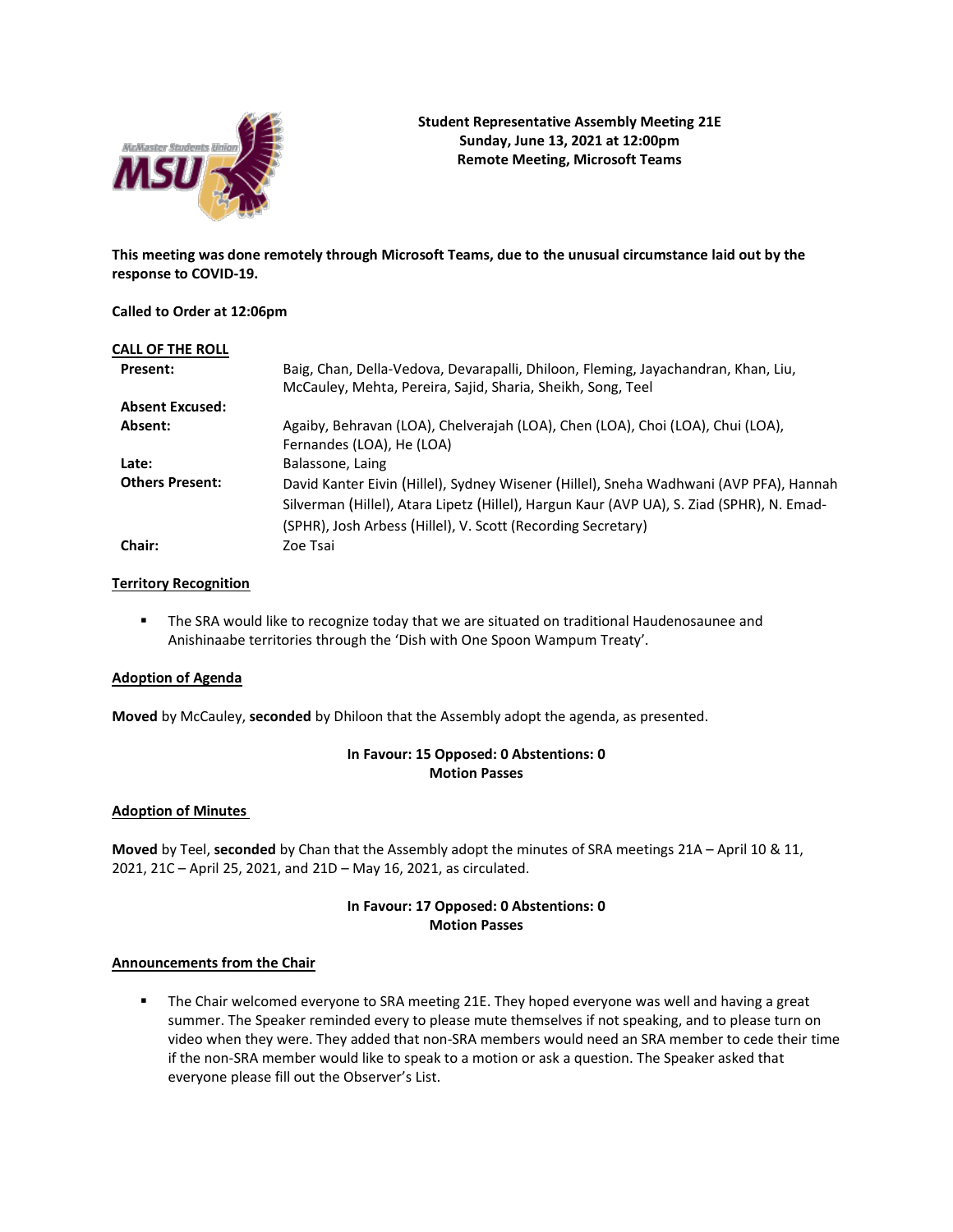## **Special Orders of the Day**

#### **1. Recess for Meetings of MSU Incorporate and CFMU Incorporated**

**Moved**by Della-Vedova, **seconded** by Dhiloon that the Assembly recess for the meetings of MSU Incorporated and CFMU Incorporated.

■ Della-Vedova stated that they had some items to do in MSU and CFMU Inc.

#### **Vote on Motion**

# **In Favour: 18 Opposed: 0 Abstentions: 0 Motion Passes**

## **Recessed at 12:19pm Called to Order at 12:58pm**

| <b>CALL OF THE ROLL</b> |                                                                                                                                                                                                                                                     |
|-------------------------|-----------------------------------------------------------------------------------------------------------------------------------------------------------------------------------------------------------------------------------------------------|
| <b>Present:</b>         | Baig, Chan, Balassone, Della-Vedova, Devarapalli, Dhiloon, Fleming, Jayachandran,<br>Khan, Laing, Liu, McCauley, Mehta, Pereira, Sajid, Sharia, Sheikh, Song, Teel                                                                                  |
| <b>Absent Excused:</b>  |                                                                                                                                                                                                                                                     |
| Absent:                 | Agaiby, Behravan (LOA), Chelverajah (LOA), Chen (LOA), Choi (LOA), Chui (LOA),<br>Fernandes (LOA), He (LOA)                                                                                                                                         |
| Late:                   |                                                                                                                                                                                                                                                     |
| <b>Others Present:</b>  | David Kanter Eivin (Hillel), Sydney Wisener (Hillel), Sneha Wadhwani (AVP PFA), Hannah<br>Silverman (Hillel), Atara Lipetz (Hillel), Hargun Kaur (AVP UA), S. Ziad (SPHR), N. Emad-<br>(SPHR), Josh Arbess (Hillel), V. Scott (Recording Secretary) |
| Chair:                  | Zoe Tsai                                                                                                                                                                                                                                            |

## **2. Close Nominations for MSU members to Standing Committees**

- **Finance (2)**
- **Internal Governance (2)**
- **Municipal Affairs (2)**
- **Provincial and Federal Affairs (2)**
- **Services (2)**
- **University Affairs (2)**

**Moved**by Della-Vedova, **seconded** by Chan that the Assembly close nominations for MSU members to Standing Committees as listed.

■ Della-Vedova stated that this was a good time to do this.

## **Vote on Motion**

## **In Favour: 17 Opposed: 0 Abstentions: 0 Motion Passes**

#### **Set Parameters**

**Moved** by Baig, seconded by Fleming to set parameters for MSU Member Standing Committee elections to be two minutes for statements to be read out.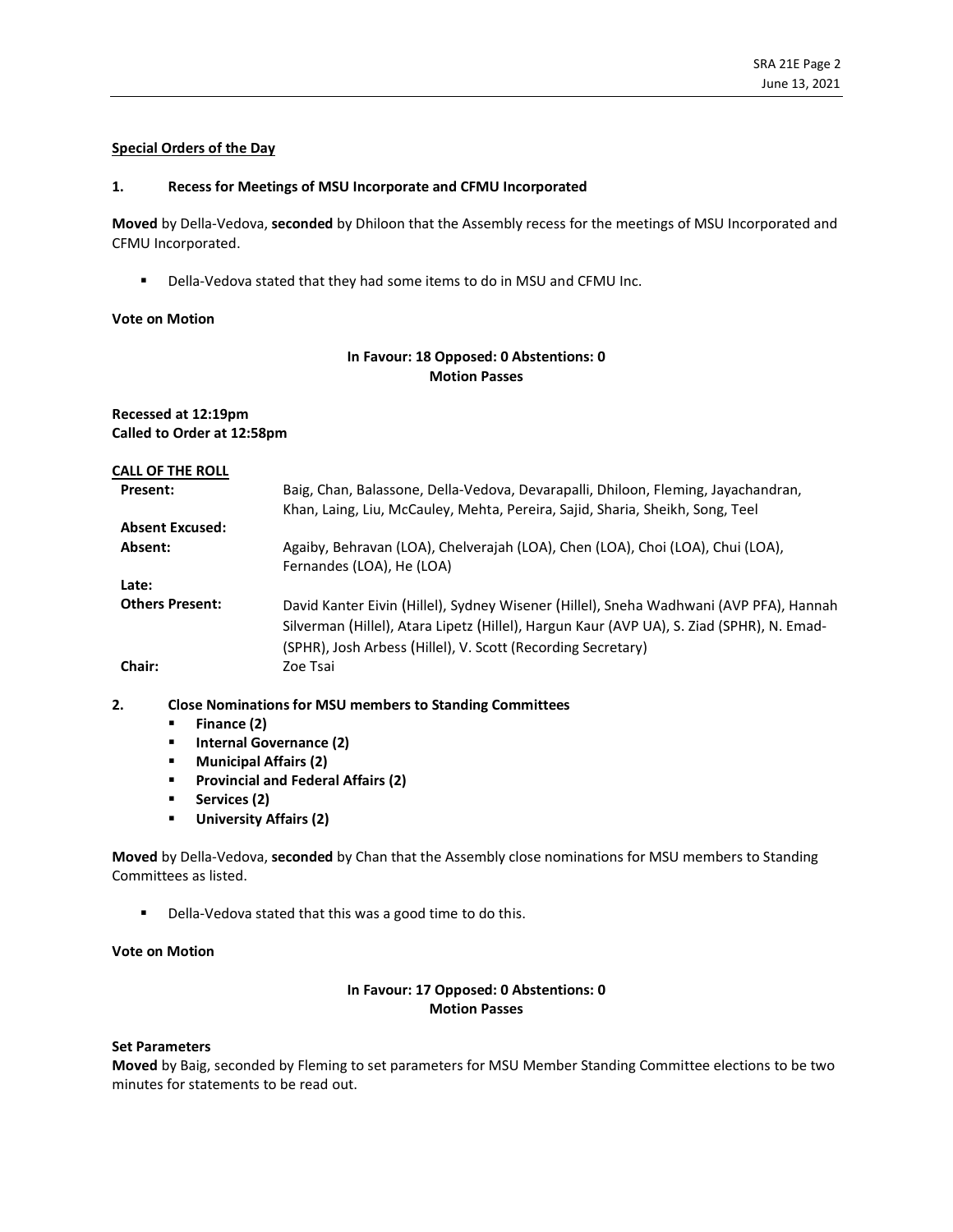- Baig stated that this will help move the meeting along.
- Della-Vedova asked if two minutes would be enough.
- Baig responded that when they were doing other committee elections it was limited to two minutes, so it seems like a decent time.
- Scott stated that the Speaker will try their best to fit the statement in the two-minute time window.

#### **Vote on Motion**

## **In Favour: 16 Opposed: 0 Abstentions: 0 Motion Passes**

#### **Finance Committee Election – MSU Members**

### **Nominees**

- Nicholas Lum
- Muhammadhasan Nasser
- Harasees Singh
- The statements were read out by the Speaker
- **■** The Assembly voted by secret ballot

| <b>Candidate</b> | Vote |
|------------------|------|
| Lum              | 13   |
| <b>Nasser</b>    | 14   |
| Singh            | 5    |
| Abstained        | O    |
| Spoiled          |      |

▪ Nicholas Lum and Muhammadhasan Nasser won the MSU Seats on the Finance Committee.

## **Internal Governance Committee Election – MSU Members**

### **Nominees**

- Taaha Hassan
- Zena Shamli Oghli
- Harasees Singh
- The statements were read out by the Speaker
- **■** The Assembly voted by secret ballot

| <b>Candidate</b> | Vote |
|------------------|------|
| Hassan           | 5    |
| Shamli Oghli     | 17   |
| Singh            | 12   |
| Abstained        | 0    |
| Spoiled          | 0    |

■ Zena Shamli Oghli and Harasees Singh won the MSU seats on the Internal Governance Committee.

### **Municipal Affairs Committee Election – MSU Members**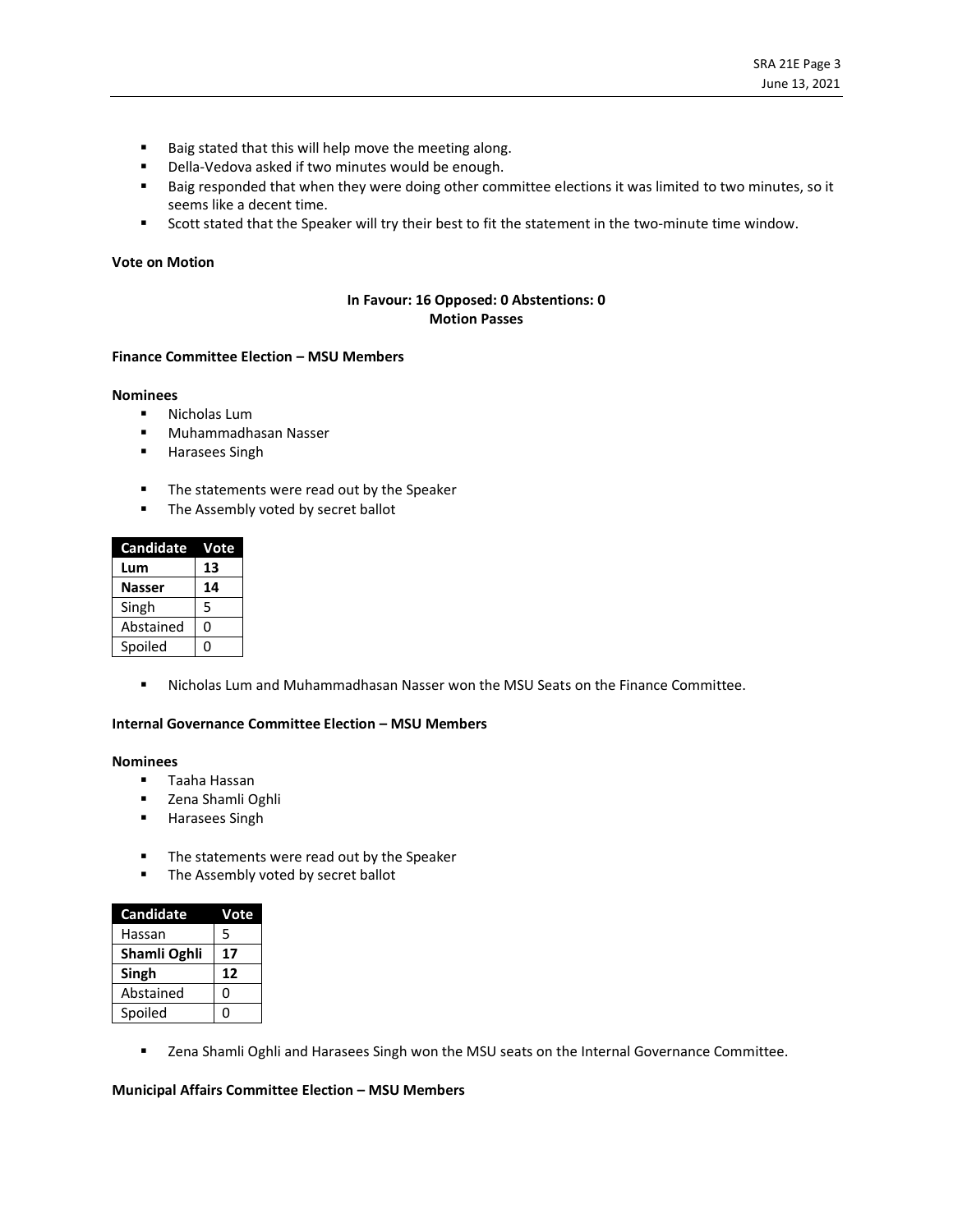## **Nominees**

- Saif Alam
- Moiz Lakhani
- Zia Mawani
- Harasees Singh
- Lyndsey Zhang
- The statements were read out by the Speaker
- The Assembly voted by secret ballot

| Candidate | Vote |
|-----------|------|
| Alam      | 9    |
| Lakhani   | 7    |
| Mawani    | 15   |
| Singh     | 5    |
| Zhang     | 3    |
| Abstained | 0    |
| Spoiled   | n    |

■ Saif Alam and Zia Mawani won the MSU seats on the Municipal Affairs Committee.

### **Provincial and Federal Affairs Committee Election – MSU Members**

#### **Nominees**

- Saif Alam
- Kiran Bassi
- Moiz Lakhani
- Muhammadhasan Nasser
- Harasees Singh
- Aisha Waseem
- Lyndsey Zhang
- The statements were read out by the Speaker
- The Assembly voted by secret ballot

| Candidate | Vote |
|-----------|------|
| Alam      | 2    |
| Bassi     | 11   |
| Lakhani   | 8    |
| Nasser    | 4    |
| Singh     | 1    |
| Waseem    | 9    |
| Zhang     | 4    |
| Abstained | 0    |
| Spoiled   |      |

▪ Kiran Bassi and Aisha Waseem won the MSU seats on the Provincial and Federal Affairs Committee.

## **Services Committee Election – MSU Members**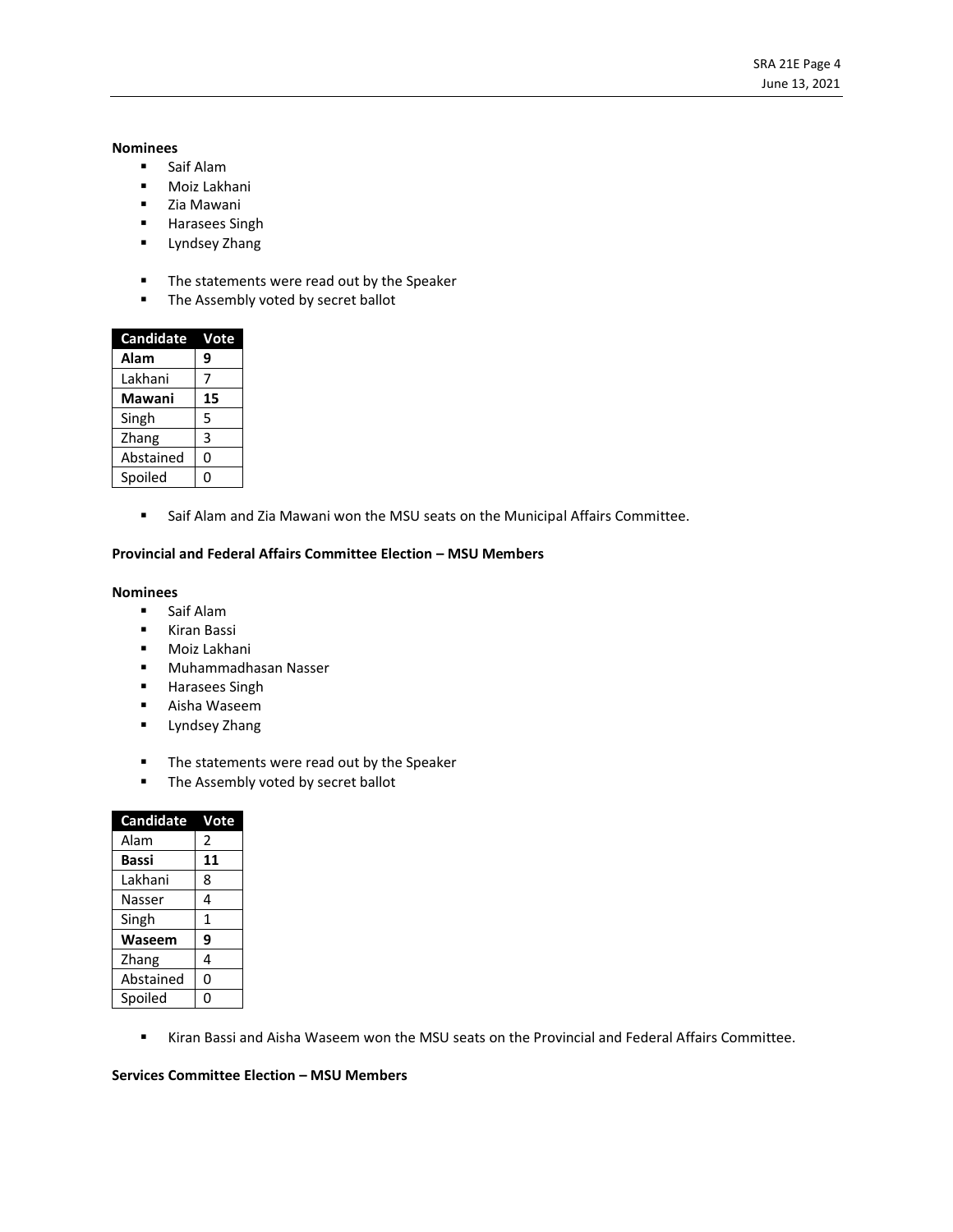#### **Nominees**

- Grace Cheung
- Justin Phung
- Harasees Singh
- The statements were read out by the Speaker
- **■** The Assembly voted by secret ballot

| <b>Candidate</b> | Vote |
|------------------|------|
| Cheung           | 16   |
| Phung            | 17   |
| Singh            | 4    |
| Abstained        | 1    |
| Spoiled          |      |

■ Grace Cheung and Justin Phung won the MSU seats on the Services Committee.

### **University Affairs Committee Election – MSU Members**

#### **Nominees**

- Saif Alam
- **■** Emily Brewer
- Taaha Hassan
- Moiz Lakhani
- Harasees Singh
- Lyndsey Zhang
- The statements were read out by the Speaker
- The Assembly voted by secret ballot

| <b>Candidate</b> | Vote |
|------------------|------|
| Alam             | 5    |
| <b>Brewer</b>    | 4    |
| Hassan           | 7    |
| Lakhani          | 9    |
| Singh            | 5    |
| <b>Zhang</b>     | 8    |
| Abstained        | 1    |
| Spoiled          | O    |

■ Moiz Lakhani and Lyndsey Zhang won the MSU seats on the University Affairs Committee.

**Moved** by Chan, **seconded** by Liu that the Assembly recess for 15 minutes.

■ Chan stated that they'd been in the meeting for two hours and they were entitled to a break.

## **Vote on Motion**

**In Favour: 16 Opposed: 0 Abstentions: 0 Motion Passes**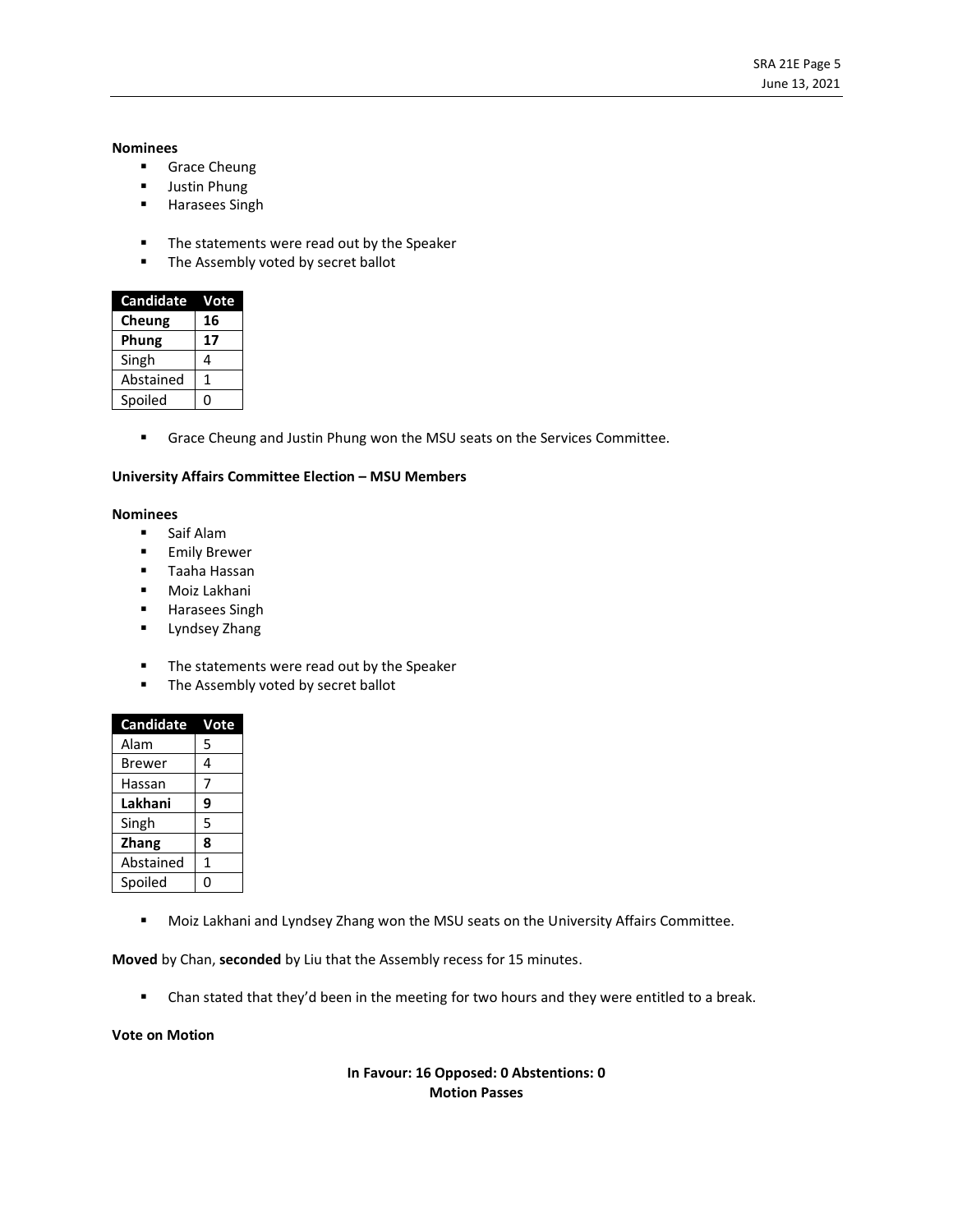## **Recessed at 2:02pm Called to Order at 2:18pm**

| <b>CALL OF THE ROLL</b> |                                                                                           |
|-------------------------|-------------------------------------------------------------------------------------------|
| <b>Present:</b>         | Baig, Chan, Balassone, Della-Vedova, Devarapalli, Dhiloon, Fleming, Jayachandran,         |
|                         | Khan, Laing, Liu, McCauley, Mehta, Pereira, Sajid, Sharia, Sheikh, Song, Teel             |
| <b>Absent Excused:</b>  |                                                                                           |
| Absent:                 | Agaiby, Behravan (LOA), Chelverajah (LOA), Chen (LOA), Choi (LOA), Chui (LOA),            |
|                         | Fernandes (LOA), He (LOA)                                                                 |
| Late:                   |                                                                                           |
| <b>Others Present:</b>  | David Kanter Eivin (Hillel), Sydney Wisener (Hillel), Sneha Wadhwani (AVP PFA), Hannah    |
|                         | Silverman (Hillel), Atara Lipetz (Hillel), Hargun Kaur (AVP UA), S. Ziad (SPHR), N. Emad- |
|                         | (SPHR), Josh Arbess (Hillel), V. Scott (Recording Secretary)                              |
|                         |                                                                                           |
| Chair:                  | Zoe Tsai                                                                                  |
|                         |                                                                                           |

## **3. Close Nominations for MSU members to other Committees**

- **Child Care Centre Advisory (2 MSU/SRA)**
- **Clubs Advisory Council (5)**
- **Elections (5)**
- **General Assembly Planning Committee (1)**
- **MSU Sustainability Education Committee (2)**
- **MSU Governance & You Committee (minimum 2)**
- **Teaching Awards (minimum 4)**
- **University Book Store Committee (3 MSU/SRA)**

**Moved**by Della-Vedova, **seconded** by Devarapalli that the Assembly close nominations for MSU members to Other Committees, as listed.

### **Amendment**

**Moved** by Della-Vedova, **seconded** by Jayachandran that the Assembly amend the motion to the following: "**Moved**by Della-Vedova, **seconded** by Devarapalli that the Assembly close nominations for MSU members to Other Committees, as listed with the exception of the University Bookstore Committee."

**•** Della-Vedova stated that they need to amend the motion to close the other seats.

### **Vote on Amendment**

## **In Favour: 14 Opposed: 0 Abstentions: 0 Motion Passes**

### **Main Motion**

**Moved**by Della-Vedova, **seconded** by Devarapalli that the Assembly close nominations for MSU members to Other Committees, as listed with the exception of the University Bookstore Committee.

# **In Favour: 14 Opposed: 0 Abstentions: 0 Motion Passes**

### **Acclamations**

- The Speaker read out the following acclamations:
	- o Emily Brewer and Aiman Dhiloon won the seats on the Child Care Centre Advisory Committee by acclamation.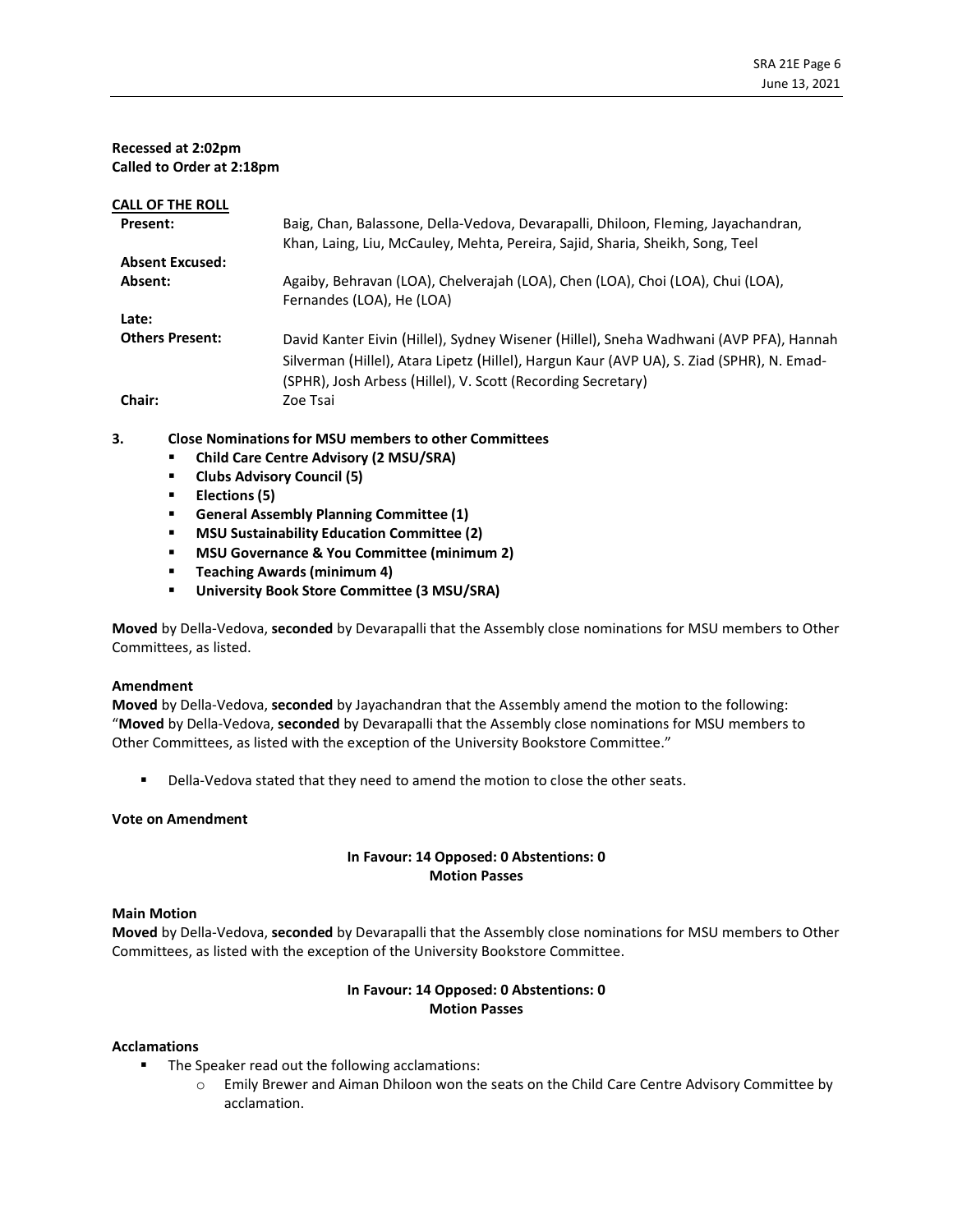- o Muhammadhasan Nasser, Diya Ahmad, Harasees Singh, Justin Phung, and Grace Cheung won the MSU seats on the Clubs Advisory Council by acclamation.
- o Harasees Singh won the MSU seat on the General Assembly Planning Committee by acclamation.
- o Christina MacDonald, Zena Shamli Oghli, and Harasees Singh won the MSU seats on the MSU Governance & You Committee by acclamation.
- o Nirmay Shah, Umair Tahir, Harasees Singh, Justin Phung, and Grace Cheung won the seats on the Teaching Awards Committee by Acclamation.

## **Set Parameters for Elections**

**Moved** by Baig, **seconded** by Devarapalli to set parameters for MSU Member Other Committee elections to be two minutes for statements to be read out.

### **Motion Passes by General Consent**

### **MSU Elections Committee Election – MSU Members**

### **Nominees**

- Diya Ahmad
- **■** Grace Cheung
- Moiz Lakhani
- Muhammadhasan Nasser
- **■** Justin Phung
- Harasees Singh
- The statements were read out by the Speaker
- **■** The Assembly voted by secret ballot

| <b>Candidate</b> | Vote |
|------------------|------|
| Ahmad            | 13   |
| Cheung           | 10   |
| Lakhani          | 8    |
| <b>Nasser</b>    | 10   |
| Phung            | 10   |
| Singh            | 4    |
| Abstained        | 2    |
| Spoiled          |      |

▪ Diya Ahmed, Grace Cheung, Moiz Lakhani, Muhammadhasan Nasser, and Justin Phung won the MSU seats on the Elections Committee.

### **MSU Sustainability Committee Election – MSU Members**

## **Nominees**

- Kiran Bassi
- **Emily Brewer**
- Moiz Lakhani
- Harasees Singh
- The statements were read out by the Speaker
- The Assembly voted by secret ballot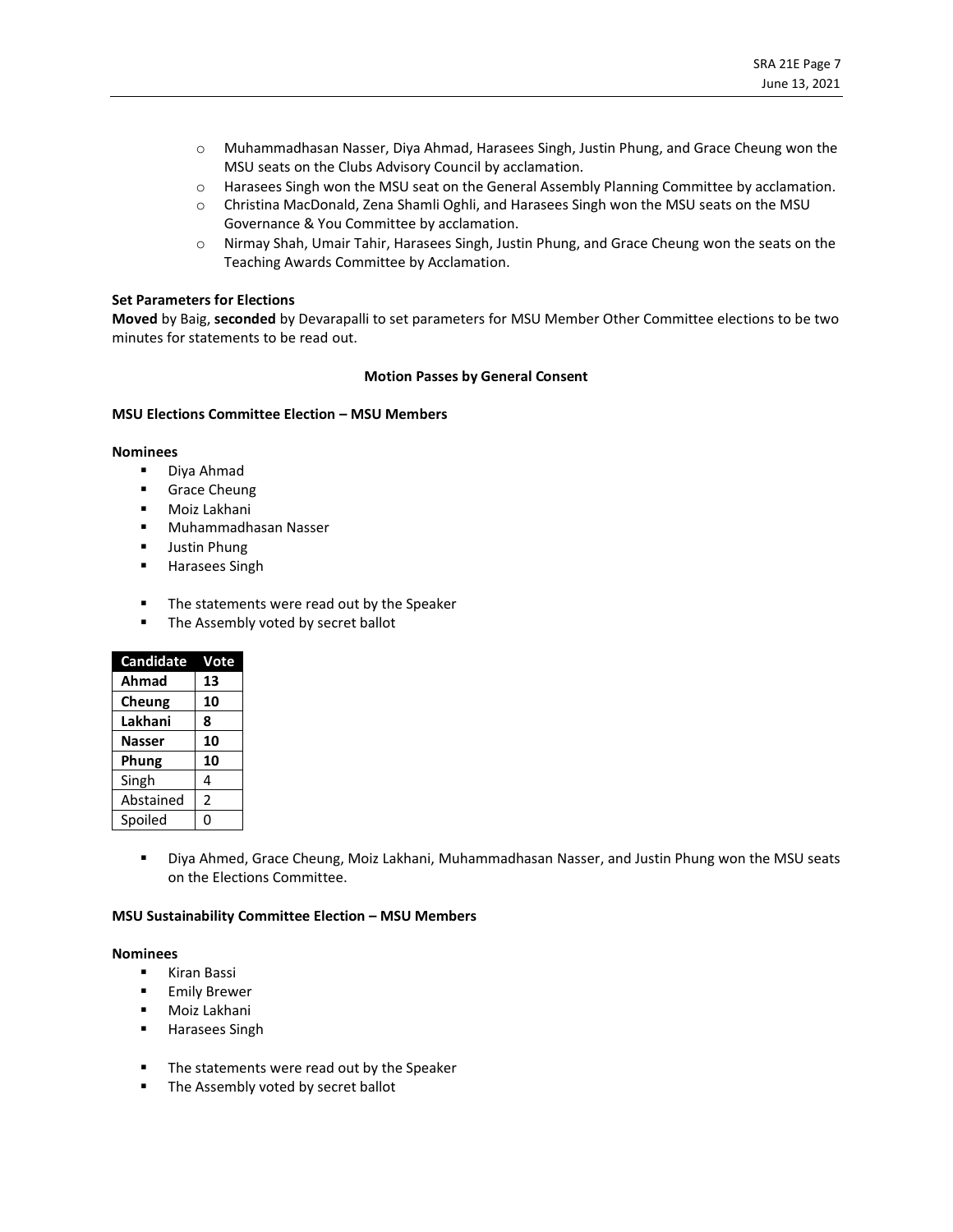| <b>Candidate</b> | Vote |
|------------------|------|
| Bassi            | 15   |
| Brewer           | 12   |
| Lakhani          |      |
| Singh            |      |
| Abstained        | 0    |
| Spoiled          |      |

Kiran Bassi and Emily Brewer won the MSU seats on the MSU Sustainability Committee.

# **Delegation from the Floor**

## **Set Parameters**

**Moved** by Della-Vedova, **seconded** by Dhiloon to set parameters for Delegations from the Floor to be 20 minutes for presentations, and 10 minutes for questions.

Della-Vedova stated that they felt that this was fair and both groups would have the same amount of time to delegate.

# **Vote to Set Parameters**

# **In Favour: 18 Opposed: 0 Abstentions: 0 Motion Passes**

# **1. McMaster Hillel - Josh Arbess, Hannah Silverman, David Kanter Eivin, Atara Lipetz, Sydney Wisener presented (presentation attached)**

▪ McMaster Hillel summarized the presentation.

### **Questions**

- Teel asked Hillel what they would like the MSU to keep in mind moving forward. Silverman responded that it was stated in the presentation, and that they would like SRA members to look at the resolutions as is and take recommendations from the last slide of the presentation.
- Della-Vedova thanked Hillel for their presentation and asked if there was any advice to SRA members on how to educate themselves. Arbess thanked Della-Vedova for the question. They stated that just the MSU asking what they can do was an amazing first step. Arbess explained that they appreciated the interest of what the MSU could do to make Jewish students feel a greater part of the union. They explained that the Israeli-Palestine conflict was a complex issue and it needed nuance and understanding from either side. Arbess mentioned that if the MSU was interested on commenting on this or any other issue, it would be great for the MSU to reach out to stakeholders that may be involved to understand the full side of the story. They explained that this could take the format of a working group, online meeting or email.
- Baig stated that it was a great presentation and asked about the movements of anti-Zionism. Kanter Eivin responded that different groups had different ways of anti-Zionism, whether the intention was to target as the identity or not, the effect was that Jewish people bore the brunt of the anti-Zionism movement. They stated that leaders might suggest that it focused on the material effects or the legitimate criticisms of the state of Israel, those are anti-Semitic. Kanter Eivin added that it became that if someone used that rhetoric to target Jewish people and assumed they're Zionists. They stated that there was the presumption and profiling of someone who would be visibly Jewish and assumed to Zionist, then getting attacked which then becomes anti-Semitic.
- McCauley thanked Hillel for coming to speak. They stated that they shared the concern that Jewish students needed to feel safe on Campus and that the MSU had a role in combating this. McCauley stated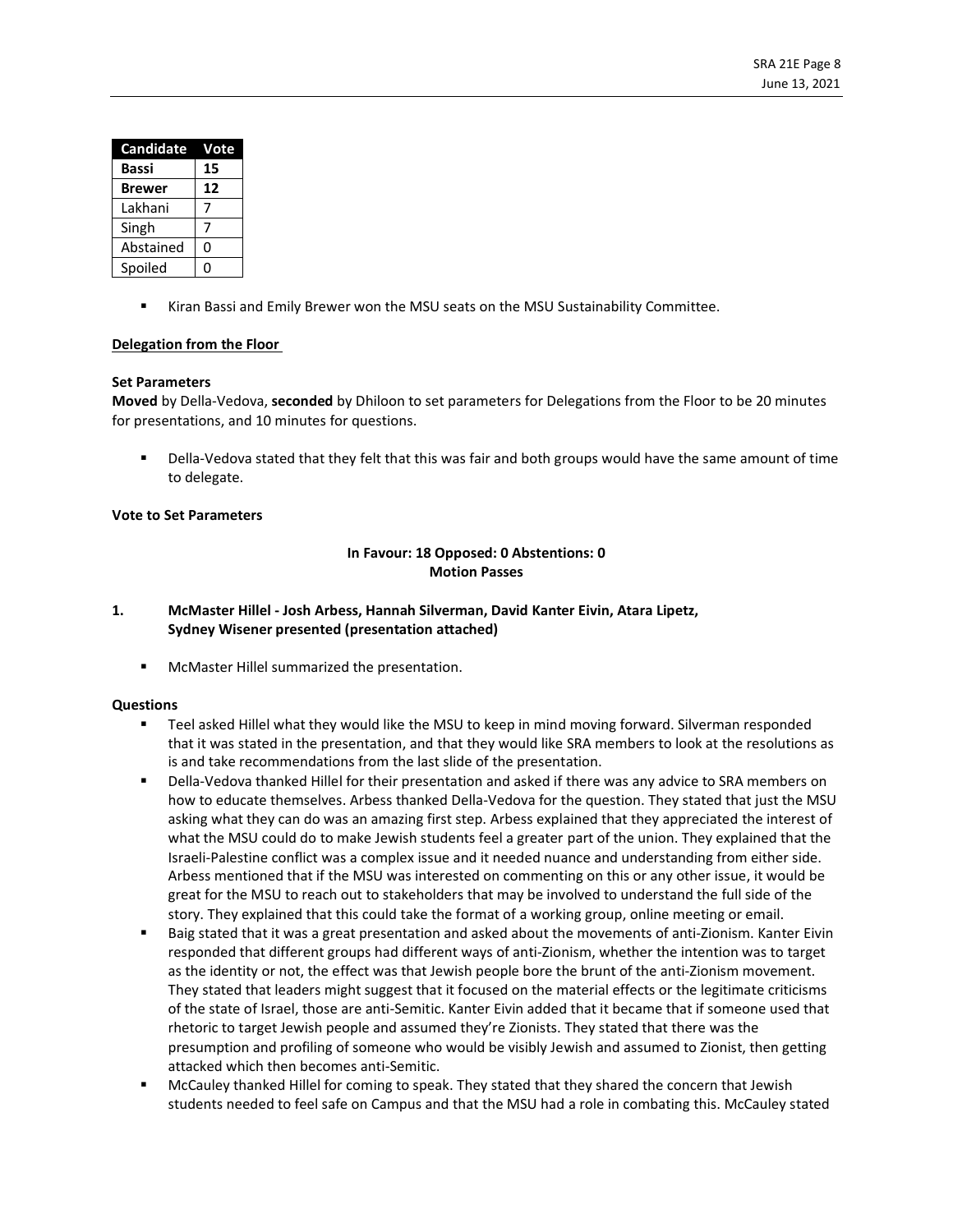that BDS for the MSU was putting pressure on businesses who materially supported crimes against humanity. They stated that they weren't sure what Hillel thought the MSU's position should be. Arbess thanked McCauley for the insightful question. They stated that they appreciate the empathy with their lived experiences. Arbess stated that the issue with the MSU's approach to BDS, and the BDS movement as a whole, was that it put everything under a blanket. They stated that no country was perfect and would challenge everyone to find one country that doesn't have some issue in its founding, operations, or business dealings. Arbess explained that there was a great sense of pain for various human rights violations happening around the world, but when the MSU released a motion singling out Israel and ignoring other countries, it was problematic. They stated that putting in an ethical purchasing policy and analyzing the impacts from multiple sources on human rights would be amazing, but when the MSU said apply BDS to Israel and Israel only, it was singling the country out. Arbess stated that Hillel would appreciate a broader ethical purchasing policy as other universities have done.

**Moved** by Dhiloon, **seconded** by Devarapalli to extend question period by five minutes.

Dhiloon stated that they wanted to give others a chance to ask questions.

## **Vote to Extend**

# **In Favour: 18 Opposed: 1 Abstentions: 0 Opposed: Della-Vedova Motion Passes**

- Sajid thanked Hillel for their presentation. They stated that from their point of view, this wasn't a religious matter, it was a human rights issue. They stated that Palestinian lives were being thrown under houses and didn't think that there was a certain religion to be blamed for it. Sajid stated that everyone deserved to have a place to live and be safe in it. They asked why Hillel was showing that this was a religious issue when it was a human rights one. Silverman stated that it would be nice if it was just black and white and be able to put out an ethical purchasing policy. They stated that it didn't matter what their political opinion was on the matter but that it was hard to separate being targeted for political versus religious matters. They stated that the BDS movement was infiltrated and that leadership had anti-Semitic views, which brings religion into it.
- Khan stated that they appreciated the presentation and thought it was insightful. They asked how Hillel would recommend Palestinians resist and speak out against the oppression they're facing. Arbess stated that Hillel believes, as well as most Israelis and Palestinians, the way to resolve this would be through peace agreements and dialogue. They stated that ultimately, they do believe that violent resistance and discriminatory resistance was the wrong way to go and didn't support war or violence form anyone to solve conflict. Arbess added that they would like peace, dialogue, and mutual understanding to have a two-state solution.

# **2. Solidarity for Palestinian Human Rights - S. Ziad and N. Emad presented (letter attached)**

■ S. Ziad and N. Emad went over the open letter to the SRA that was circulated earlier.

### **Questions**

- Khan thanked SPHR for their presentation and stated that they learned a lot. They asked that the open letter be forwarded to all of the Assembly.
- Della-Vedova thanked SPHR for the presentation and asked how they would advise the SRA to better educate themselves and get feedback on the topic moving forward. Emad responded that they would appreciate it if everyone gave Palestinians the benefit of the doubt when facing this, as well as advocating on the right of Palestinians being anti-Zionist being just as legitimate as Zionists.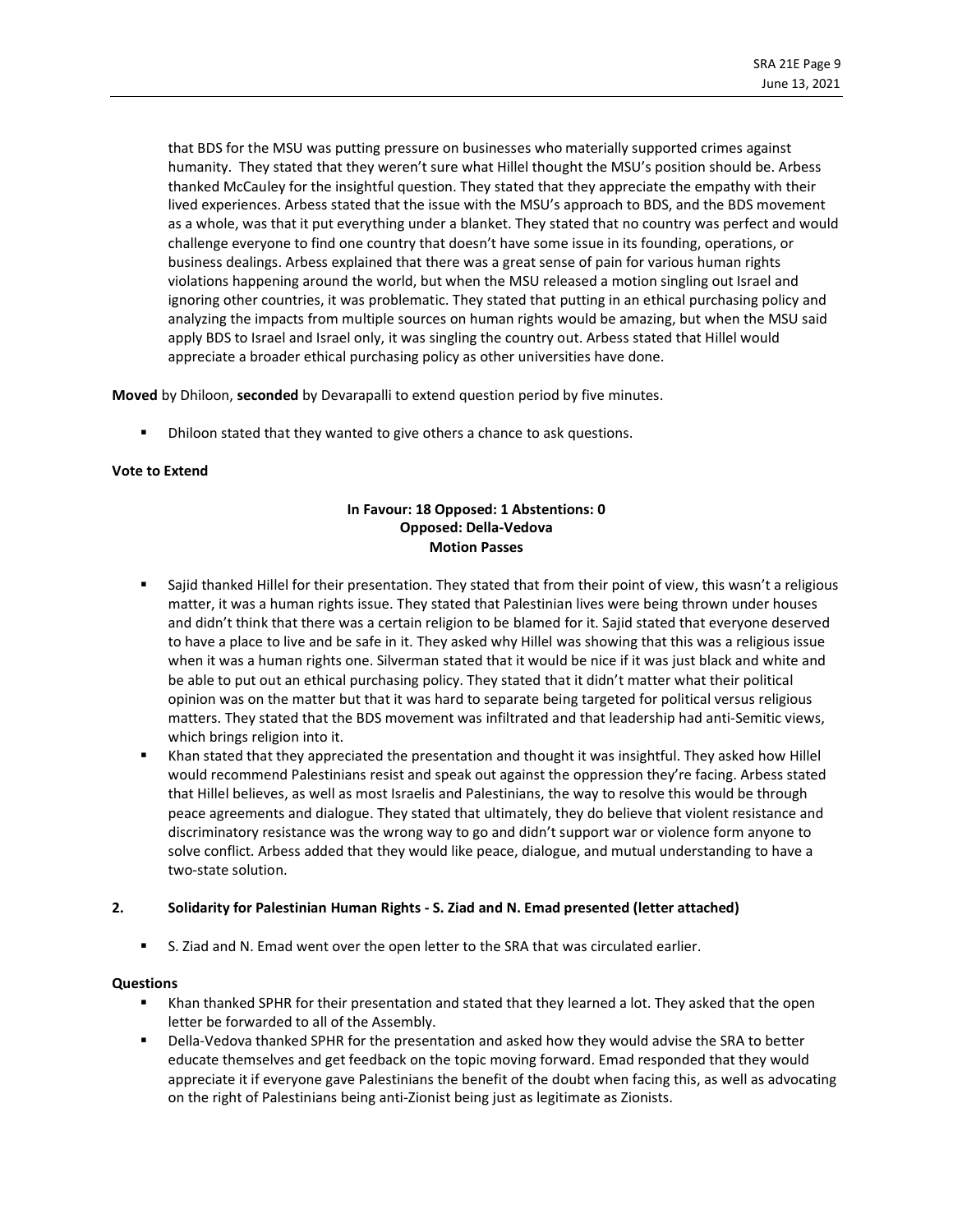- Mehta ceded their time to Sydney Wisener. Wisener asked what solution did SPHR think BDS would lead to for the Jewish people in Israel. They stated that UofT, York, and Ryerson didn't promote anti-Semitism and yet all three have had a rising of anti-Semitism due to the BDS resolutions in recent years, as BDS didn't recognize Jewish people as being indigenous to the lands. Wisener added that rhetoric was used in the presentation, such as calling Israel a "white supremacist regime" despite the fact that around 60% of Jewish Israelis were non-white shows that SPHR were not providing nuanced and sensitive views. Wisener asked what steps SPHR had taken within their organization and in communications to condemn anti-Semitism in all forms and ensure that those who see SPHR's posts didn't take it as a license to engage in harassment and targeting of Jewish students. Emad appreciated the questions and stated that they could only answer a few. They stated that Israel discriminated against Black and Arab people and that it was very racist. They stated that they visited Israel and it was horrific. Emad explained that right now Palestinians were suffering, and it would be disrespectful of SPHR to give anyone else the floor right now, and it hasn't even been a couple of weeks since everything started again. Emad stated that they're saying there is a tie between BDS and anti-Semitism but there is a direct link between Zionism and anti-Palestinian. Emad added asking about peace, there won't be peace until Palestinians are all equal on the land. Ziad added that while writing the letter, they took the time to speak with Jewish members and it was delegitimizing of the views of who showed their support of Palestinians.
- Teel asked what the key takeaways from the presentation were and what would they like to see from the MSU. Ziad stated that they would like to see the SRA and MSU support BDS and going through and making actionable change.
- Baig asked what SPHR would suggest for the SRA to implement to ensure the safety of students on campus. Emad responded that they should be taking students seriously when they claim that they're being targeted for speaking out.

**Moved** by Jayachandran, **seconded** by Devarapalli to extend questions by five minutes.

Jayachandran stated that this will give more opportunities to ask questions.

### **Vote to Extend**

# **Motion Passes by General Consent**

Jayachandran thanked SPHR for taking the time to present to the SRA and appreciated the information. They explained that the BDS movement had been adopted in the past and the MSU had divested away from more than just the four companies mentioned in the open letter, and hoped to update the website in the meantime to reflect which ones. Ziad stated that transparency was the biggest issues as they didn't have a way to get this information. They stated that it was important to have access to this information for solidarity on campus.

**Moved** by Baig, **seconded** by Della-Vedova that the Assembly recess for five minutes.

- Baig stated that they could all use a break.
- Della-Vedova agreed.

### **Vote on Motion**

### **Motion Passes by General Consent**

**Recessed at 4:20pm Called to Order at 4:27pm**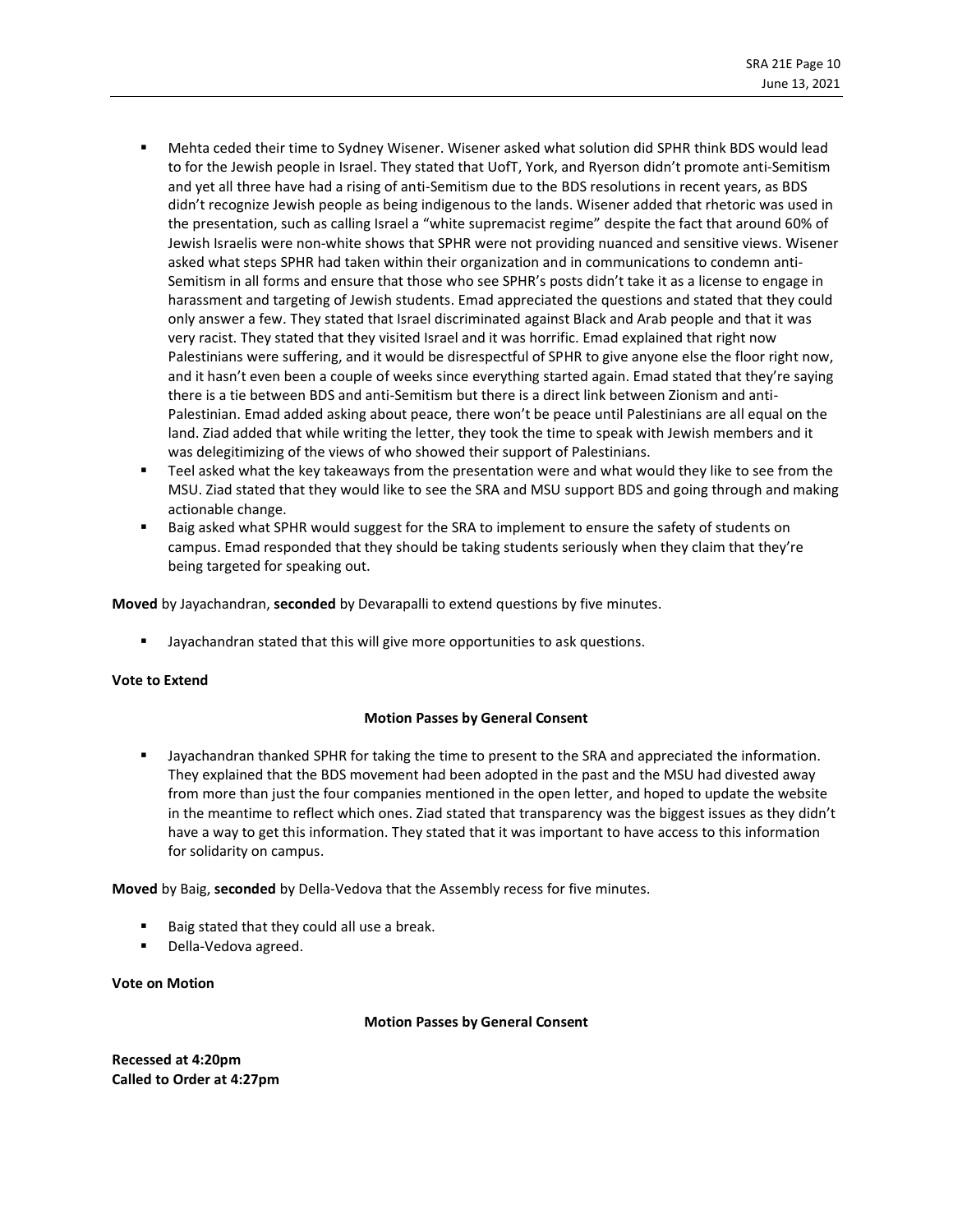| CALL OF THE ROLL       |                                                                                                                                                                    |
|------------------------|--------------------------------------------------------------------------------------------------------------------------------------------------------------------|
| <b>Present:</b>        | Baig, Chan, Balassone, Della-Vedova, Devarapalli, Dhiloon, Fleming, Jayachandran,<br>Khan, Laing, Liu, McCauley, Mehta, Pereira, Sajid, Sharia, Sheikh, Song, Teel |
| <b>Absent Excused:</b> |                                                                                                                                                                    |
| Absent:                | Agaiby, Behravan (LOA), Chelverajah (LOA), Chen (LOA), Choi (LOA), Chui (LOA),<br>Fernandes (LOA), He (LOA)                                                        |
| Late:                  |                                                                                                                                                                    |
| <b>Others Present:</b> | V. Scott (Recording Secretary)                                                                                                                                     |
| Chair:                 | Zoe Tsai                                                                                                                                                           |

## **Report Period**

### **1. President – Della-Vedova presented**

■ Della-Vedova summarized the report.

## **2. Vice-President (Administration) – Devarapalli presented**

■ Devarapalli summarized the report.

### **Questions**

Baig asked how it would work with courses being offered in-person and online. They stated that the Faculty of Science released a statement about labs being in person. Devarapalli explained that everything was specifically about Welcome Week. They explained that in terms of courses and labs, that's something the University decided. Devarapalli stated that they were trying to make Welcome Week inclusive to those who would be living outside of the province.

### **3. Vice-President (Education) – Teel presented**

■ Teel summarized the report.

### **Questions**

- Baig asked if there was anything about pushing for vaccines or vaccinating on campus to encourage everyone to safely come back to campus. Teel responded that McMaster is going with the idea that to 90% will be vaccinated, and that it won't be different than the general population. Teel stated that there were talked with Student Wellness about having vaccines on campus and that something was in the works with the City and hopefully Student Wellness can take on a leadership role with that.
- Baig stated that in Kinesiology there was a course not conducive to social distancing. They asked who they could speak to about getting vaccines for those international students who may not be vaccinated so that the course could happen. Teel responded that they could schedule a meeting to figure out who the best person would be to contact.

# **4. Vice-President (Finance) – Jayachandran presented**

**■** Jayachandran summarized the report.

### **Information Period**

Della-Vedova stated that it was their hope to craft a whereas statement about BDS and the ongoing conflict between Israel and Palestine. They asked the Assembly to reach out to constituents and to loop them in.